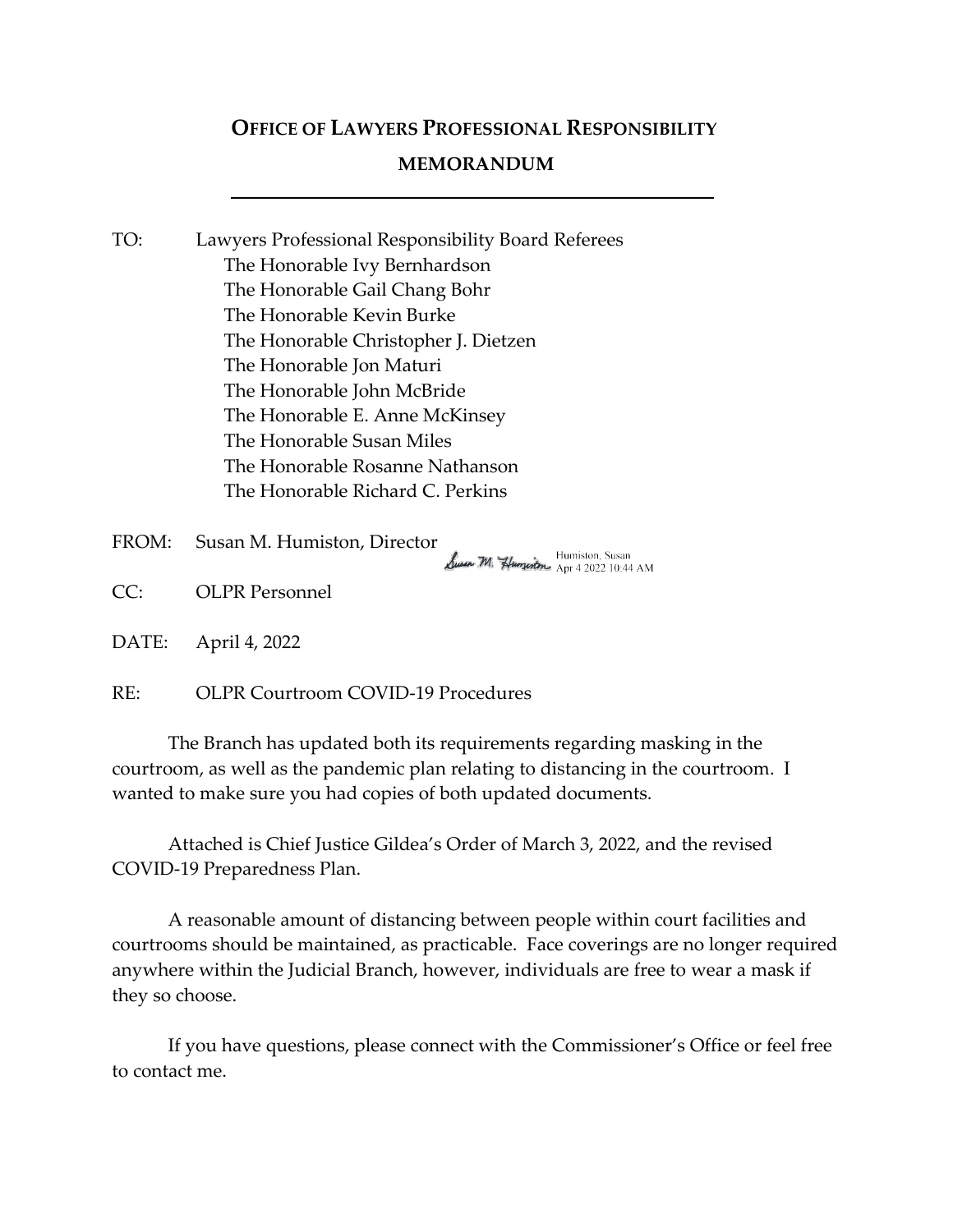#### **STATE OF MINNESOTA**



March 3, 2022

### **IN SUPREME COURT**

#### ADM20-8001

#### OFFICE OF **APPELIATE COURTS**

## **ORDER GOVERNING THE CONTINUING OPERATIONS OF THE MINNESOTA JUDICIAL BRANCH**

#### ORDER

The operations of the Minnesota Judicial Branch are currently governed by the order filed on June 28, 2021, which was extended and modified in part by orders filed on July 30, 2021, and October 18, 2021. See Order Governing the Continuing Operations of the Minnesota Judicial Branch, No. ADM20-8001 (Minn. filed June 28, 2021) (setting out COVID-19 prevention practices affecting case processing, court facilities, public access, and court administration); Order Governing the Continuing Operations of the Minnesota Judicial Branch, No. ADM20-8001 (Minn. filed July 30, 2021) (modifying provisions of the June 28 order and extending that order indefinitely); Order Governing the Continuing Operations of the Minnesota Judicial Branch, No. ADM20-8001 (Minn. filed Oct. 18, 2021) (modifying provisions of the June 28 and July 30 orders). On February 25, 2022, the Centers for Disease Control and Prevention (CDC) updated its guidance as to what prevention steps should be taken based on a county's COVID-19 Community Level. COVID-19 by County, CDC (Feb. 25, 2022), https://www.cdc.gov/coronavirus/2019ncov/your-health/covid-by-county.html. Under the CDC's current guidance, wearing a mask indoors in public is a recommended prevention step only for counties at a "high" COVID-19 Community Level. Id. The CDC recognizes, however, that "[p]eople may choose to mask at any time" and that "[p]eople with symptoms, a positive test, or exposure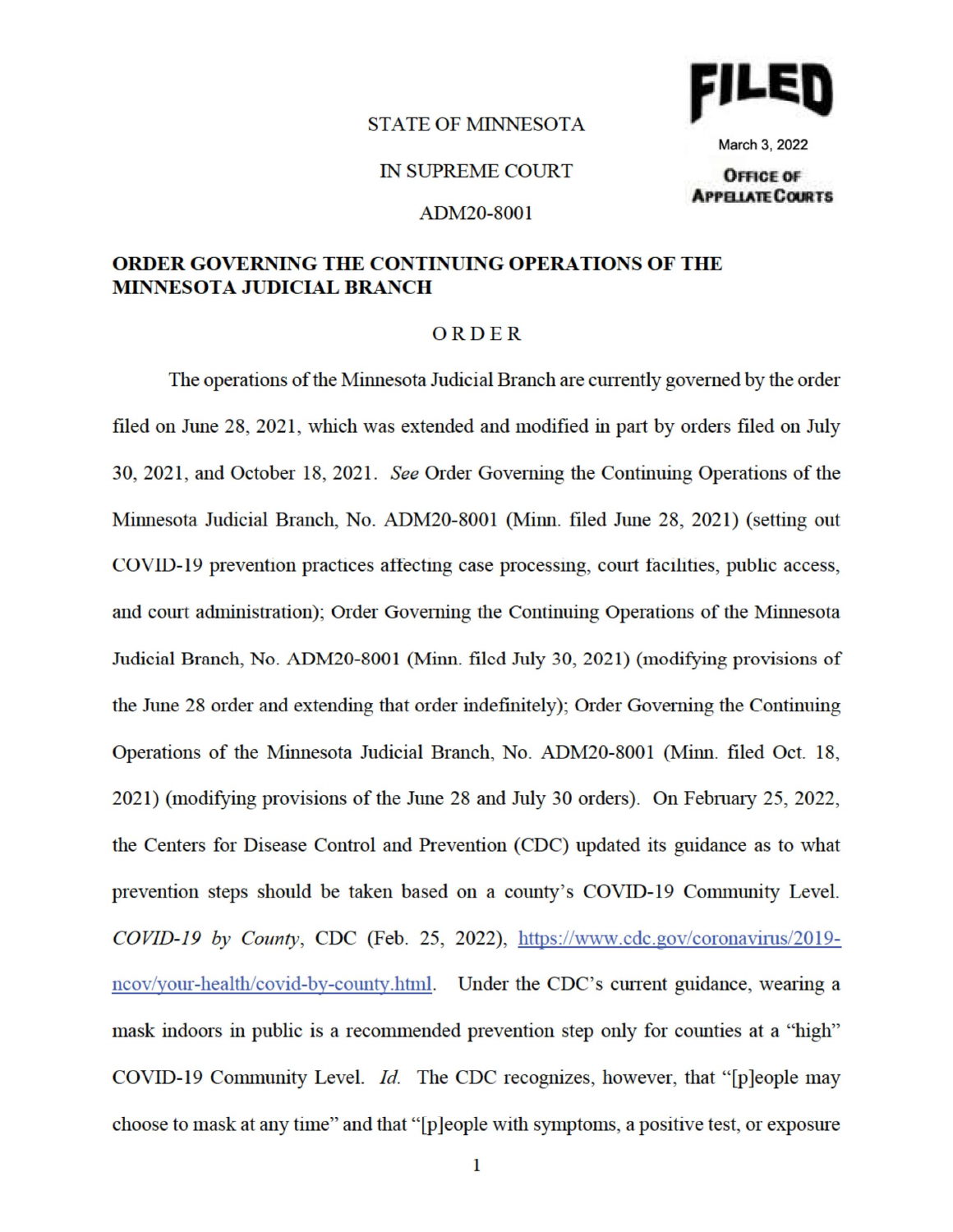to someone with COVID-19 should wear a mask." *Id.* Consistent with this updated maskrelated guidance from the CDC, as set out below, the Judicial Branch will lift the statewide requirement for face coverings in Judicial Branch facilities, effective March 7, 2022. The chief judges of the ten judicial districts are authorized to require face coverings at court facilities in individual districts or counties that are designated as a "high" COVID-19 Community Level by the CDC.

#### IT IS HEREBY ORDERED THAT:

1. Effective March 7, 2022, the face covering requirement for every person entering a court facility, set forth in the order dated October 18, 2021, is lifted.

 $\overline{2}$ . Effective March 7, 2022, the chief judge of each district is to review the CDC's COVID-19 Community Level for the districts and counties which they oversee. Each chief judge is authorized to require face coverings at the court facilities in the districts or counties which they oversee if the CDC's COVID-19 Community Level in that district or county is "high."

3. The Chief Justice will determine, based on the COVID-19 Community Level in Ramsey County, whether to require face coverings at the Minnesota Judicial Center.

 $4.$ Effective March 7, 2022, the Directors of the Office of Lawyers Professional Responsibility and the Board of Law Examiners are to review the CDC's COVID-19 Community Level for the counties in which those offices operate. Each Director is authorized to require face coverings for operations of the office, and any boards or panels of the office, if the CDC's COVID-19 Community Level for the local county is "high."

 $\overline{2}$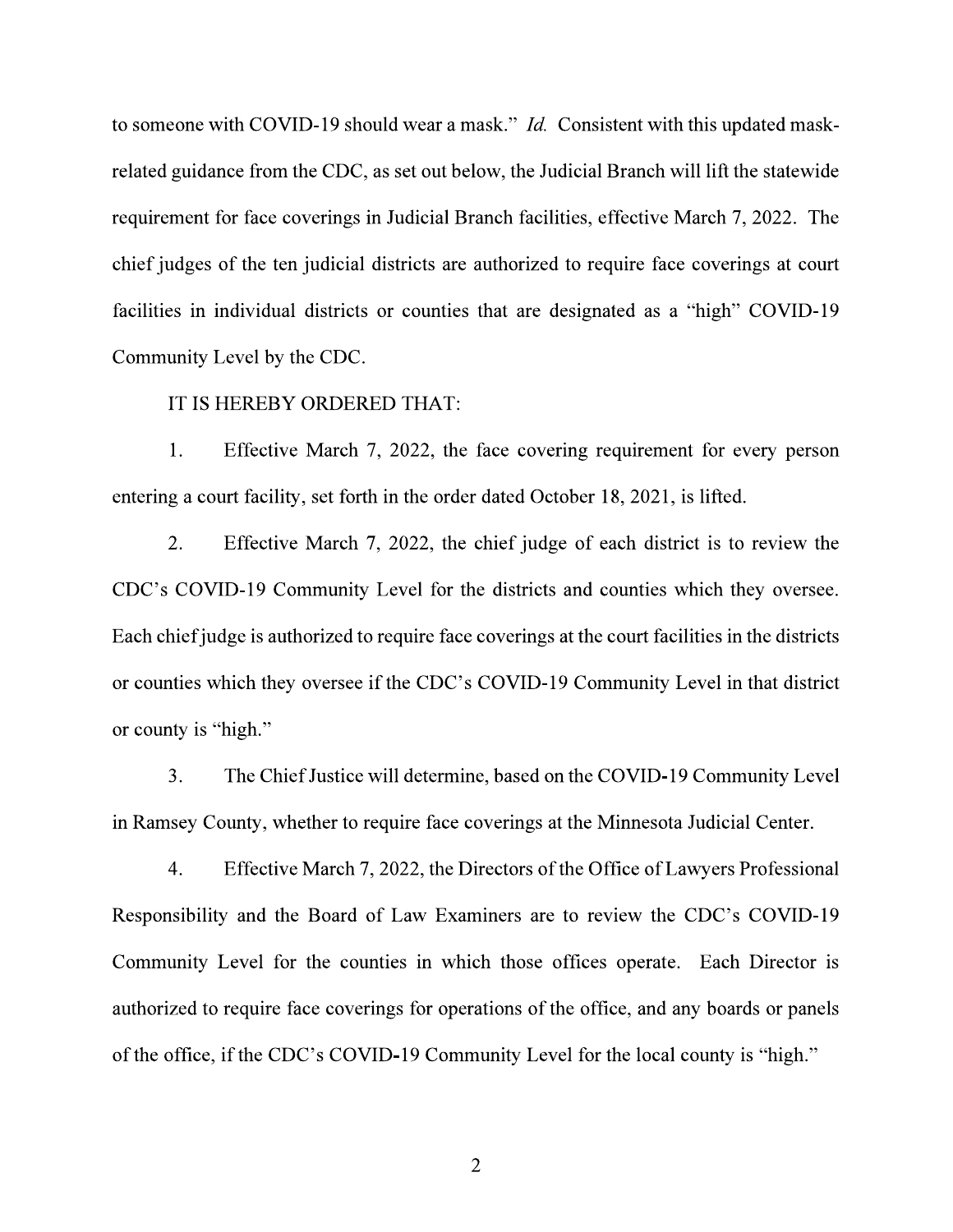Nothing in this order prevents an individual from choosing to wear a face 5. covering at any court facility.

The orders filed on June 28, 2021, July 30, 2021, and October 18, 2021, all 6. of which govern the continuing operations of the Minnesota Judicial Branch, remain in effect unless expressly superseded by the provisions of this order.

Dated: March 3, 2022

BY THE COURT:

hint finalities

Lorie S. Gildea **Chief Justice**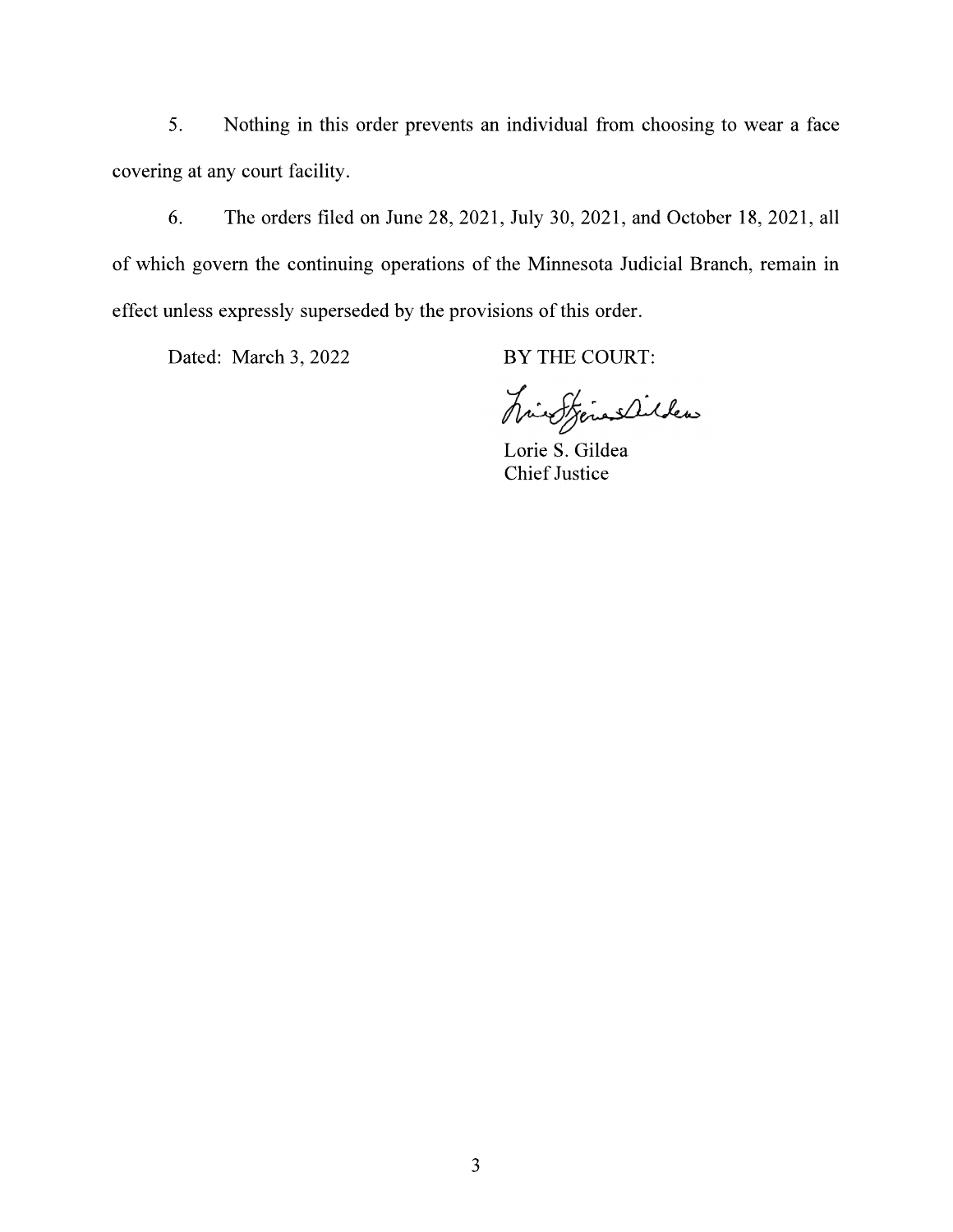

# Minnesota Judicial Branch COVID-19 Preparedness Plan REVISED: March 17, 2022

Under Supreme Court Order No. ADM 20-8001 (March 3, 2022), the Minnesota Judicial Branch continues operations consistent with evolving conditions and public health guidance as more people become vaccinated against COVID-19, the number of positive cases declines, and the strain on the health care systems subsides. The Minnesota Judicial Branch's top priority continues to be protecting the health and safety of judicial officers, staff, and court users. This plan outlines the health and safety parameters that every court facility must maintain to the extent possible and as appropriate, as in-person operations continue to increase. It is based on guidance from the Minnesota Department of Health (MDH) and the Centers for Disease Control and Prevention (CDC), and on the monitoring of three key indicators:

- 1. Positivity Rate: The Minnesota Department of Health (MDH) releases a 7-day rolling average positivity rate for COVID-19 statewide Monday through Friday. Due to reporting lag time this rate is 7-10 days behind current trends.
- 2. Employee Case Rates: The Judicial Branch utilizes a SharePoint reporting form to capture reported positive cases of COVID-19.
- 3. Juror Postponement Rates: The Judicial Branch initiated the COVID-19 Postponement Code in WebGen to track the number of jurors granted a postponement due to COVID-19.

This Preparedness Plan identifies mitigation efforts supported by the Branch in our on-going efforts to minimize the effects of COVID-19 on Branch operations:

Stay Home When Feeling Ill: As judicial officers and employees return to their workplaces, they are encouraged to do a daily personal health check and to stay home when feeling ill. People must stay home when sick or experiencing symptoms of coronavirus. If a household member or close contact has tested positive for COVID-19, people not up to date on COVID-19 vaccines must stay home per CDC guidelines. People who are fully vaccinated or have had COVID-19 within the past 3 months, do not need to quarantine unless they are experiencing symptoms of COVID-19.

Reporting Cases of COVID-19: Judicial officers, employees, jurors, justice partners, and contractors are strongly encouraged to report all cases of COVID-19 or COVID-19 symptoms that result in impacting the operations of the Branch (NOTIFY HR (judicial officer and employee) and/or LOCAL COUNTY COURT ADMINISTRATOR (non-judicial officer and employee)).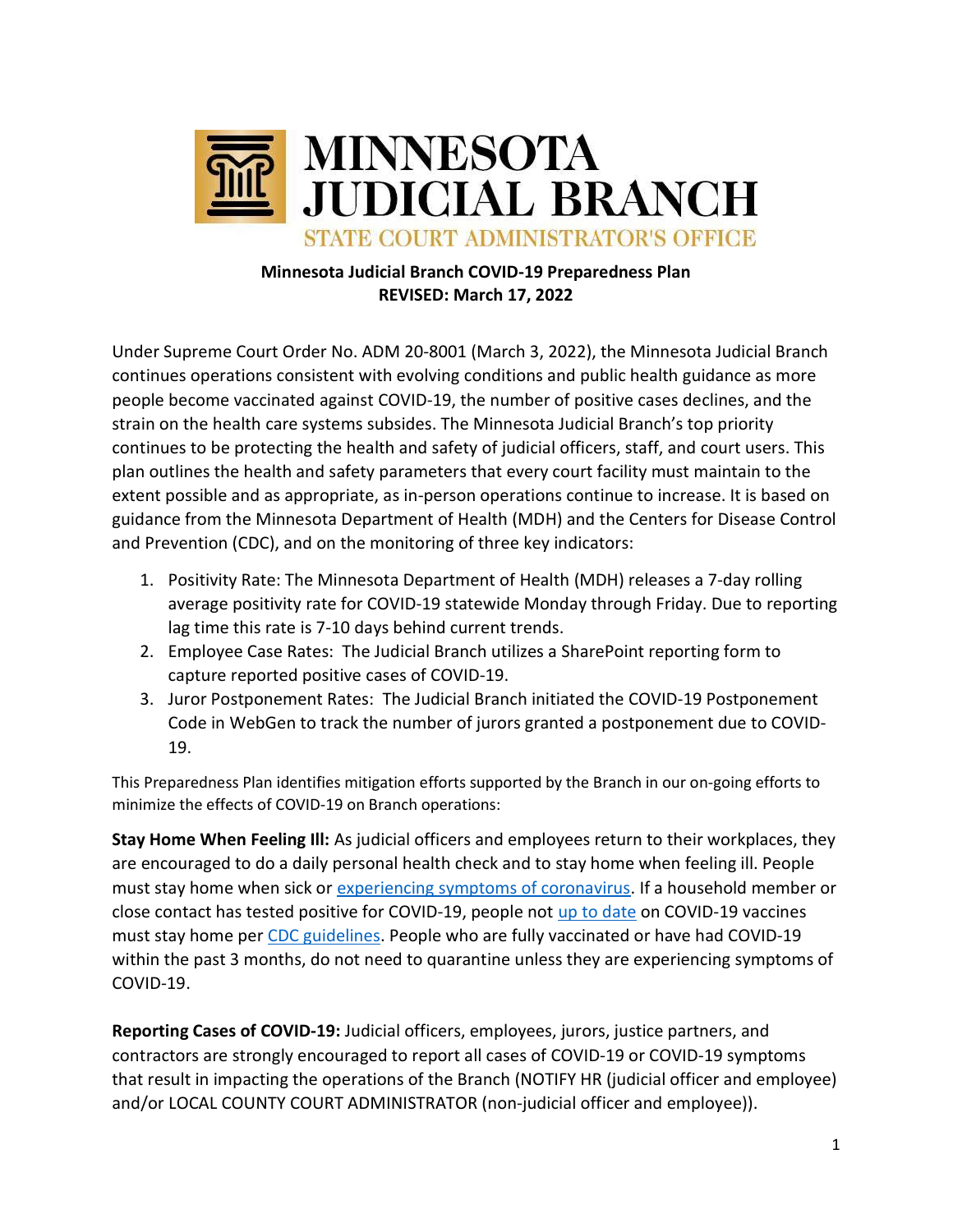Face Coverings: Face coverings are not required, except as provided in the Chief Justice's March 3, 2022 order, No. ADM20-8011.

Signage: Signage must be posted at exterior entrances to court facilities to remind customers and justice partners NOT to enter if they are experiencing any COVID-19 related symptoms, have recently been exposed to someone with COVID-19, or are otherwise feeling sick. This signage should direct them to a location, i.e., a webpage or a call-in number, with instructions on what to do if they cannot enter.

Jury Practices: Adjusted jury practices will be maintained as appropriate, including, but not limited to:

- a. Individual voir dire
- b. Jury deliberations in the courtroom
- c. Staggering jury/juror times
- d. Implement social distancing where possible
- e. Eliminate communal food and drink opportunities

Distancing Measures: The Judicial Branch will maintain a reasonable amount of distancing between people within court facilities and courtrooms, as practicable.

#### $\sim\sim$

# Preparedness Plan Internal Addendum:

Judicial officers and employees should follow this guidance in court facilities to support inperson court operations:

Vaccination Status Verification Program: Judicial officers and employees are encouraged to keep their vaccination status up to date in the Vaccination Status Verification Program, which allows judicial officers and employees to self-report their vaccination status to the Judicial Branch. This information will be treated as non-public personnel records and only shared with those people with a business need to know.

Building and Work Environment Ventilation: Ventilation remains an important factor in preventing COVID-19 transmission indoors. Tenants should continue to consult with facility owners and operators to evaluate the operational capacity of ventilation systems provided throughout the building and advocate for system improvements if available.

Partitions or Barriers: Continue to utilize existing physical barriers, such as plexiglass at customer service counters and in courtrooms.